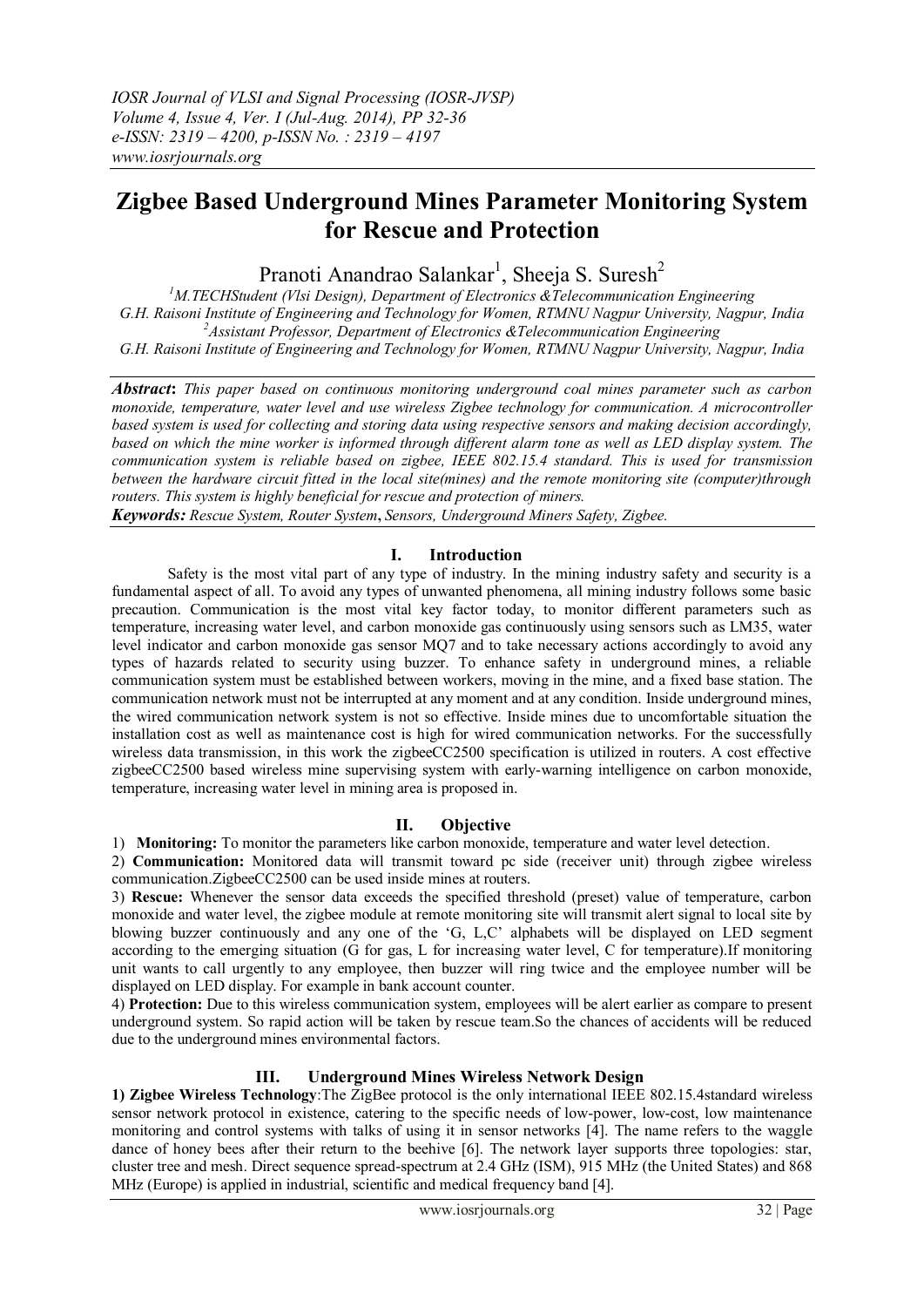**2) Zigbee module (Trans receiver module):**



Fig 1:Front view of Zigbee Fig 2:Back view of Zigbee



#### **3) Comparative analysis of different technologies providing similar services [6]**

| Category                  | Zigbee                          | Bluetooth       | Wi-Fi                                   |
|---------------------------|---------------------------------|-----------------|-----------------------------------------|
| Distance                  | 50-1600m                        | 10 <sub>m</sub> | 50 <sub>m</sub>                         |
| Power Supply              | Years                           | Days            | Hours                                   |
| <b>Transmission Speed</b> | 250Kbps                         | 1Mbps           | 1.54Mbps                                |
| Frequency Range           | 868MHz,<br>916MHz,<br>$2.4$ GHz | 2.4GHz          | 2.4GHz                                  |
| Complicity                | Simple                          | Complicated     | Very complicated                        |
| Extension                 | Automatic                       | None            | existing<br>on the<br>Depend<br>network |
| Network Nodes             | 65535                           | 8               | 50                                      |
| Cost of terminal unit     | Low                             | Low             | High                                    |
| Linking Time              | 30 <sub>ms</sub>                | Up to $10s$     | Up to $3s$                              |
| Security                  | 128bit, AES                     | 64bit, 128bit   | <b>SSID</b>                             |
| Ease Of Use               | Easy                            | Normal          | Hard                                    |
| Prime Cost                | Low                             | Low             | Normal                                  |

**4) Layout of zigbee modules (routers) in underground shaft mines**



**Fig.3: Layout of zigbee modules (routers) in underground shaft mines**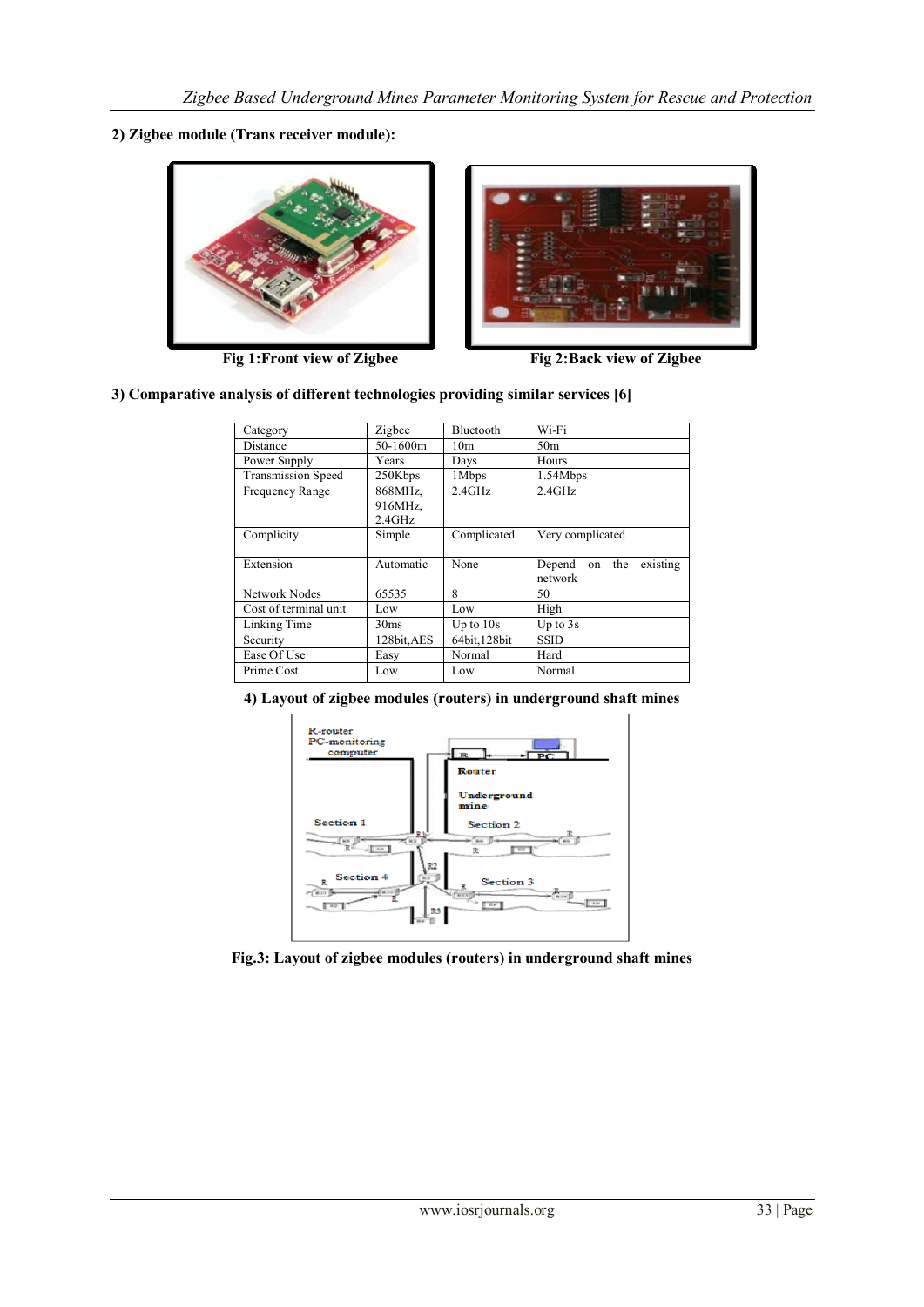### **IV. Hardware Design**

#### **1) Hardware Design at Local Site**



**Fig.5: Block diagram of Hardware at local site**

#### **2) Implementation at remote monitoring site:**



**Fig.6: Block diagram of Hardware at remote monitoring site**

#### **V. Software Used**

**1) Proteus Software**: For schematic circuit design, PCB design and simulation.

**2) Keil µvision Software**: Keil provides a broad range of development tools like ansi c compiler, macro assemblers, debuggers and simulators, IDE, the real-time operating systems and evaluation boards for 8051, arm.

**3) Embedded-C:** C is the most widely used programming language for embedded processors/controllers. Assembly is also used but mainly to implement those portions of the code where very high timing accuracy, code size efficiency, etc. are prime requirements.

**4) Matlab**: The language not only allows programmers to create simple GUI applications, but can also develop the complex applications.

# **VI. Description of The System**

As shown in block diagram 5, hardware at local site is composed of microcontroller AT89C52, Zigbee module CC2500 transceiver, sensors such as LM35 for temperature detection, water level indicator and MQ7 for carbon monoxide gas detection,ADC0809 IC,ULN2803 driver IC,LED segment display, buzzer for alert.

Various sensors like carbon monoxide MQ7,temperature sensor LM-35,water level detector are take analog measurement from local site of various parameter such as carbon monoxide, increasing temperature, different water level and through ADC give digital output to the microcontroller AT89C52.Zigbee transmits this digital sensor data to the remote monitoring site located at maximum distance from local site (100m). Zigbee can be used inside mines at router as shown in figure 3. Remote monitoring site (pc) continuously monitoring sensor data in the designed format of GUI as shown in figure 3. Whenever the sensor data exceeds the specified threshold (preset) value of temperature, carbon monoxide and water level, the zigbee module at remote monitoring site is transmit alert signal to local site by blowing buzzer continuously and any one of the "G, L, C" alphabets will be displayed on LED segment according to the emerging situation (G for gas, L for increasing water level, C for temperature).At remote monitoring site, GUI show different colours for different conditions. In case of temperature and carbon monoxide sense data, normal (safe condition) condition shown by green colour, for dangerous condition GUI show red colour. In case of water level detector, up to four levels the condition become normal and shown by green colour on GUI. After four layers, up to seven layer the condition become intermediate that is it give intimation that water level increased and goes toward danger situation. This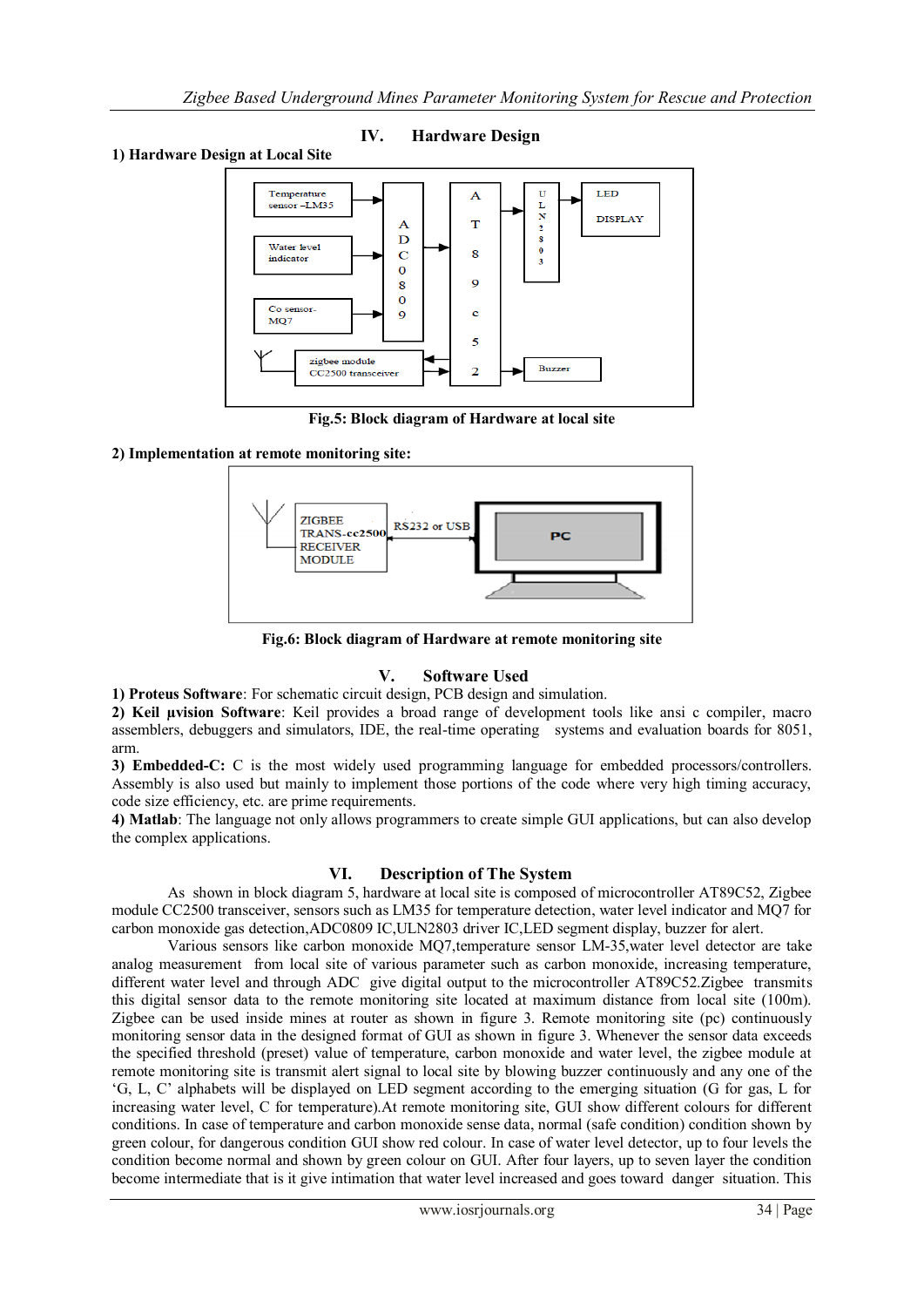is shown by yellow colour. The last condition is danger condition and shown by red colour. At this time, buzzer blowing continuously up to water level drop down in normal condition. In urgent situation, monitoring unit wants to call to any employee, then buzzer blow and the employee number displays on LED display. For example in bank account counter.



**VIII. Software Implementation On Matlab Gui Screen Initial condition screen on matlab GUI screen**





PARAMETER: 36 °C 13 ppm **CURRENT VALL** SAFE VALUE **START STOP** Emp9 Empl